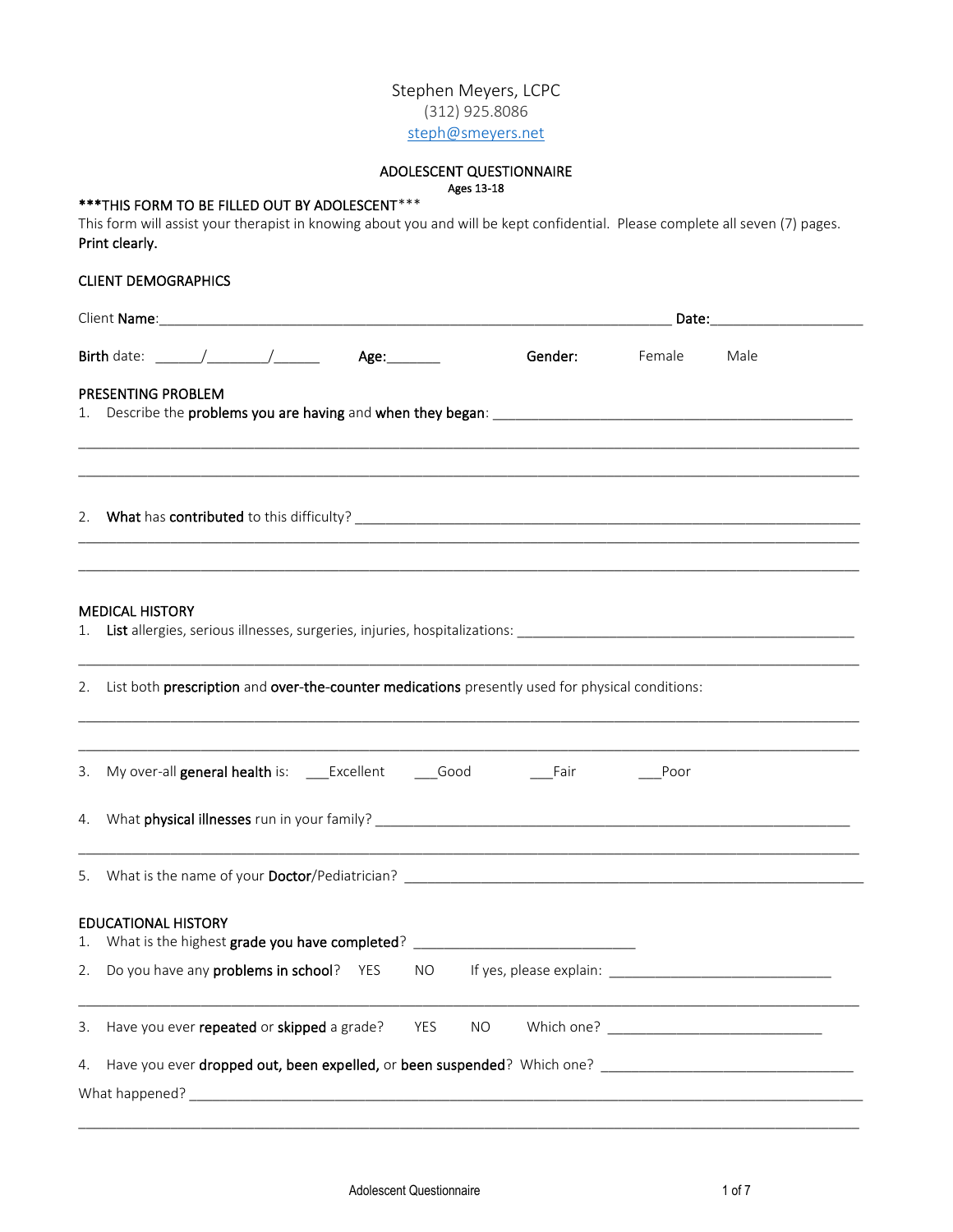| 5. | How has your attendance been?                                                                                                                                                       | <b>Excellent</b> | Good |     | Fair                     | Poor      |    |
|----|-------------------------------------------------------------------------------------------------------------------------------------------------------------------------------------|------------------|------|-----|--------------------------|-----------|----|
| 6. |                                                                                                                                                                                     |                  |      |     | Have they changed a lot? | YES       | NO |
| 7. | Do you have learning difficulties or attend special classes?                                                                                                                        |                  |      | YES | <b>NO</b>                |           |    |
| 8. | Have you ever had psychological testing?                                                                                                                                            | YES              | NO   |     |                          |           |    |
| 9. |                                                                                                                                                                                     |                  |      |     |                          |           |    |
|    | <b>OCCUPATION</b>                                                                                                                                                                   |                  |      |     |                          |           |    |
|    |                                                                                                                                                                                     |                  |      |     | What do you do?          |           |    |
| 1. | LEGAL HISTORY (in regards to child or any family member)<br>Have you ever been involved with the legal system (criminal, divorce, custody, civil, etc.)? YES NO If so, in what way? |                  |      |     |                          |           |    |
|    | 2. Are you currently involved with the legal system (criminal, divorce, custody, civil, etc.)? YES NO If so, in what way?                                                           |                  |      |     |                          |           |    |
| 3. | Do you have any criminal or civil cases pending? YES                                                                                                                                | NO               |      |     |                          |           |    |
| 4. |                                                                                                                                                                                     |                  |      |     |                          |           |    |
| 5. | Do you anticipate any involvement with the legal system in the future?                                                                                                              |                  |      | YES | NO                       |           |    |
| 1. | <b>TREATMENT HISTORY</b><br>Have you been in counseling before? YES                                                                                                                 | NO <sub>1</sub>  |      |     |                          |           |    |
|    |                                                                                                                                                                                     |                  |      |     |                          |           |    |
|    |                                                                                                                                                                                     |                  |      |     |                          |           |    |
| 3. | Have you ever been hospitalized for emotional problems or for alcohol/drug treatment?                                                                                               |                  |      |     | YES                      | <b>NO</b> |    |
|    |                                                                                                                                                                                     |                  |      |     |                          |           |    |
|    | 4. What medications have you taken in the past for emotional or mental problems? _____________________________                                                                      |                  |      |     |                          |           |    |
| 5. | What medications are you <b>currently taking</b> for emotional or mental problems? ___________________________________                                                              |                  |      |     |                          |           |    |
| 6. | ,我们也不能在这里的时候,我们也不能在这里的时候,我们也不能在这里的时候,我们也不能会不能在这里的时候,我们也不能会不能会不能会不能会不能会不能会不能会不能会不<br>Is there a history of mental illness in your family? If so, please                              |                  |      |     |                          |           |    |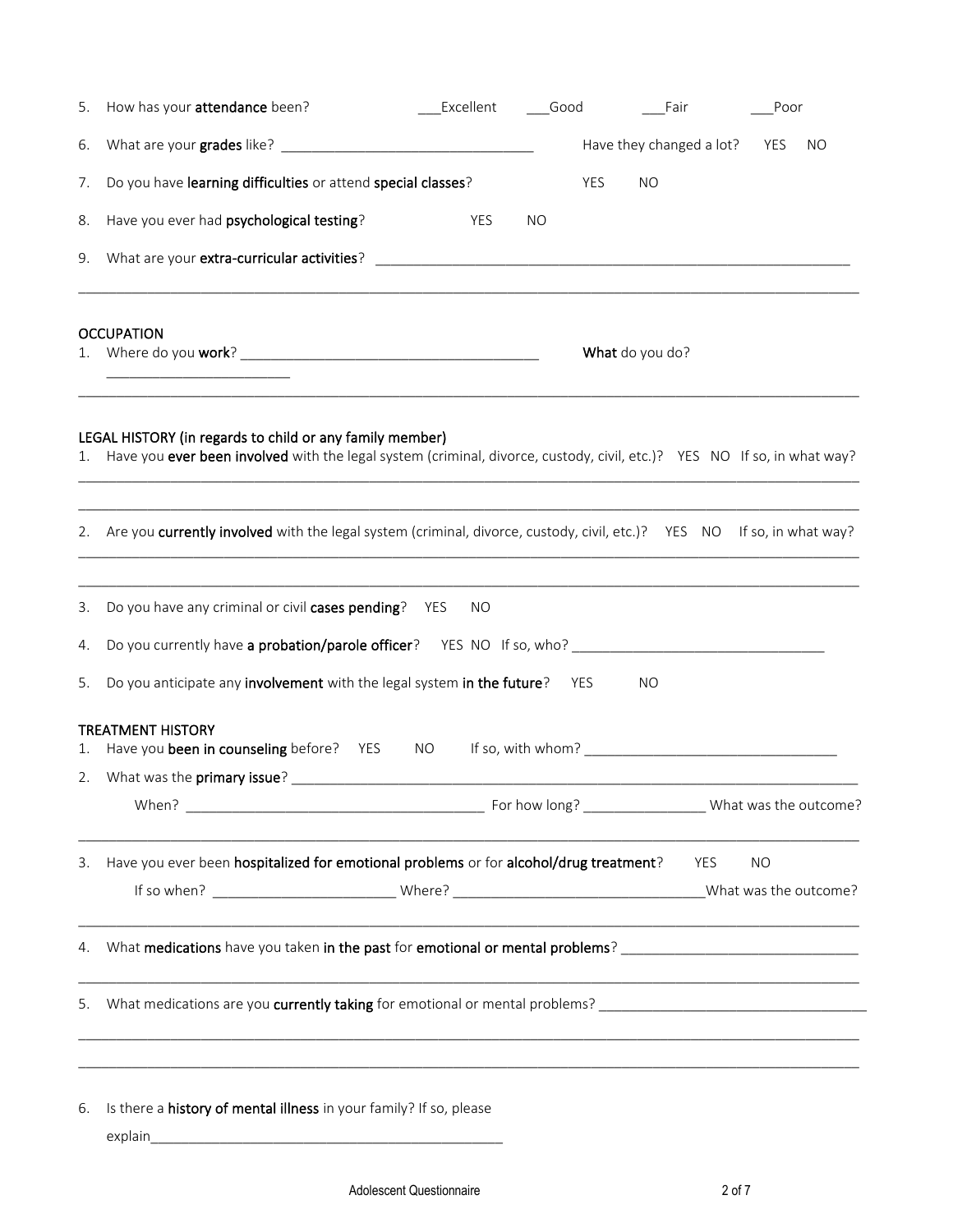## SOCIAL HISTORY

| 2. |                                                           |            |                     |            |           |                                                                                                                |
|----|-----------------------------------------------------------|------------|---------------------|------------|-----------|----------------------------------------------------------------------------------------------------------------|
| 3. |                                                           |            |                     |            |           |                                                                                                                |
| 4. | Do you have friends?                                      | YES        | <b>NO</b>           |            |           |                                                                                                                |
| 5. |                                                           |            |                     |            |           |                                                                                                                |
| 6. | Has there been a change in your circle of friends lately? |            |                     |            | YES       | <b>NO</b>                                                                                                      |
| 7. | Do your friends tend to get into trouble?                 |            |                     | <b>YES</b> | <b>NO</b> |                                                                                                                |
| 8. | Do you belong to a gang?                                  |            | YES                 | NO.        |           |                                                                                                                |
| 9. | Do any of your friends belong to a gang?                  |            |                     | YES        | <b>NO</b> |                                                                                                                |
|    |                                                           |            |                     |            |           |                                                                                                                |
|    |                                                           |            |                     |            |           | 12. Is there anything about your lifestyle (or the family's) that would be helpful for your counselor to know? |
|    |                                                           |            |                     |            |           |                                                                                                                |
| 1. | <b>FAMILY HISTORY</b><br>ABOUT YOUR HOUSEHOLD<br>Name     | <u>Age</u> | Relationship to You |            |           | How do you get along?                                                                                          |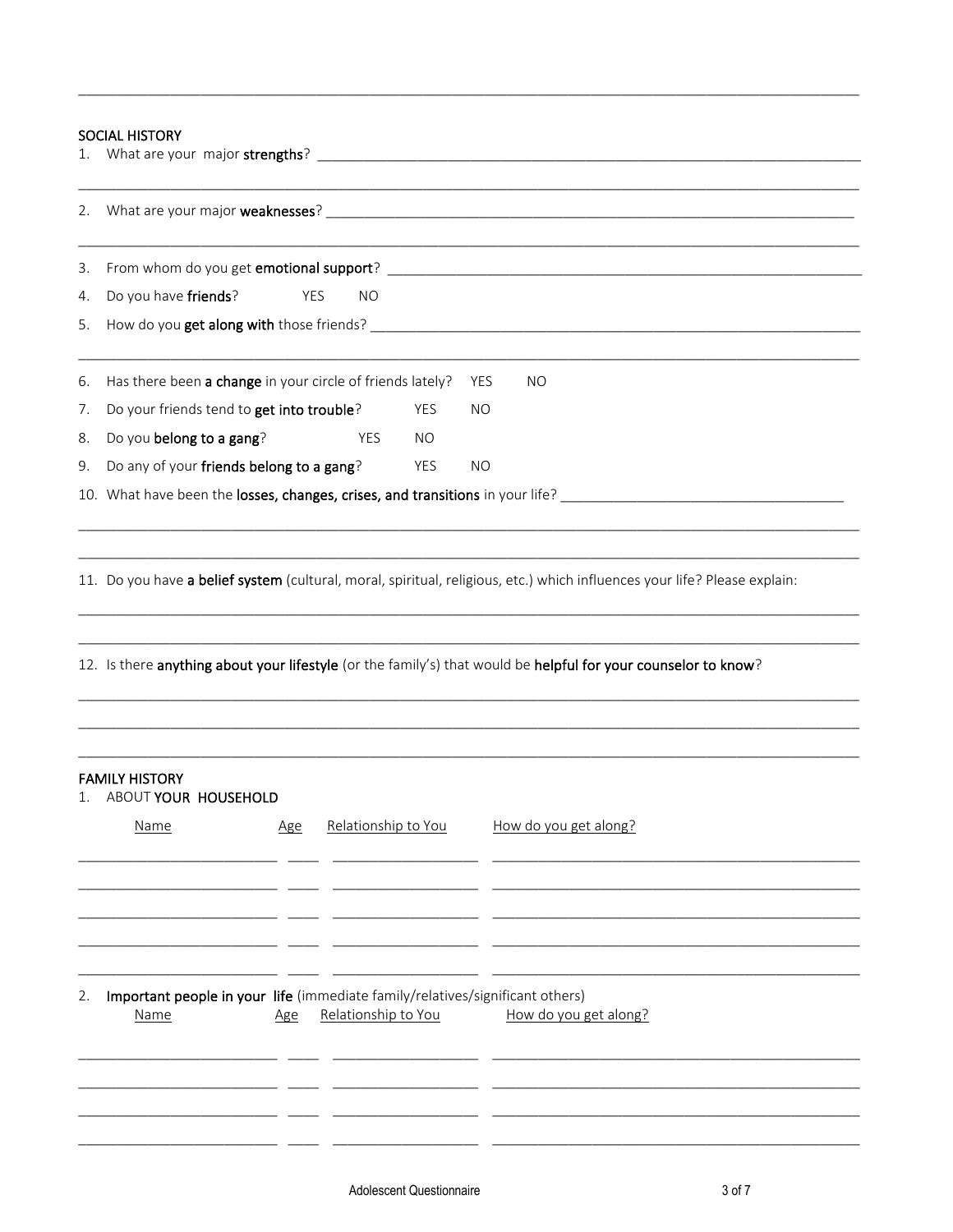| Do you have any brothers/sisters, step-brothers/sisters, or half-brothers/sisters who do not live with you? YES NO<br>4.<br>Your experiences while growing up can affect your life. What experiences and events (discipline, favoritism, trauma,<br>5.<br>affection, lack of attention, etc.) have been <b>important in your life</b> ?<br>Please list your present and past boyfriend(s)/girlfriend(s).<br>6.<br>First Name<br>Time Together<br>Reason for Ending Relationship<br>PHYSICAL DEVELOPMENT<br>Please complete/check the following:<br>1.<br>Underarm hair<br>Height<br>_____Weight<br>Menstruation (female)<br>Voice change (male)<br>Build (light, average, heavy)<br>Breast development (female)<br>Beard (male)<br>Genital hair<br>Acne<br><b>SEXUAL HISTORY</b><br>1. Sex Education: ________Home; ______School; ______Friends<br>2. Are you <b>currently sexually active</b> ? The Sample Partner <b>The Container Act Auditical Section</b> Multiple Partners<br>Same Sex Partner ________<br>3. Do you use Condoms? YES<br>Do you use Birth Control?<br>NO.<br>YES<br><b>NO</b><br>Have you ever had a STD (Sexually Transmitted Disease)? YES<br>4.<br>NO.<br>5. Have you ever been sexually abused? YES<br>If yes, by whom and for what length of time?<br>NO <sub>1</sub><br>Has anyone ever touched you or talked to you sexually in a way that made you uncomfortable?<br>6.<br><b>YES</b> | 3. Do you <b>live with your parents</b> ? YES<br>NO | Have you ever lived away from your parents?<br><b>YES</b><br>NO. |
|---------------------------------------------------------------------------------------------------------------------------------------------------------------------------------------------------------------------------------------------------------------------------------------------------------------------------------------------------------------------------------------------------------------------------------------------------------------------------------------------------------------------------------------------------------------------------------------------------------------------------------------------------------------------------------------------------------------------------------------------------------------------------------------------------------------------------------------------------------------------------------------------------------------------------------------------------------------------------------------------------------------------------------------------------------------------------------------------------------------------------------------------------------------------------------------------------------------------------------------------------------------------------------------------------------------------------------------------------------------------------------------------------------------------|-----------------------------------------------------|------------------------------------------------------------------|
|                                                                                                                                                                                                                                                                                                                                                                                                                                                                                                                                                                                                                                                                                                                                                                                                                                                                                                                                                                                                                                                                                                                                                                                                                                                                                                                                                                                                                     |                                                     |                                                                  |
|                                                                                                                                                                                                                                                                                                                                                                                                                                                                                                                                                                                                                                                                                                                                                                                                                                                                                                                                                                                                                                                                                                                                                                                                                                                                                                                                                                                                                     |                                                     |                                                                  |
|                                                                                                                                                                                                                                                                                                                                                                                                                                                                                                                                                                                                                                                                                                                                                                                                                                                                                                                                                                                                                                                                                                                                                                                                                                                                                                                                                                                                                     |                                                     |                                                                  |
|                                                                                                                                                                                                                                                                                                                                                                                                                                                                                                                                                                                                                                                                                                                                                                                                                                                                                                                                                                                                                                                                                                                                                                                                                                                                                                                                                                                                                     |                                                     |                                                                  |
|                                                                                                                                                                                                                                                                                                                                                                                                                                                                                                                                                                                                                                                                                                                                                                                                                                                                                                                                                                                                                                                                                                                                                                                                                                                                                                                                                                                                                     |                                                     |                                                                  |
|                                                                                                                                                                                                                                                                                                                                                                                                                                                                                                                                                                                                                                                                                                                                                                                                                                                                                                                                                                                                                                                                                                                                                                                                                                                                                                                                                                                                                     |                                                     |                                                                  |
|                                                                                                                                                                                                                                                                                                                                                                                                                                                                                                                                                                                                                                                                                                                                                                                                                                                                                                                                                                                                                                                                                                                                                                                                                                                                                                                                                                                                                     |                                                     |                                                                  |
|                                                                                                                                                                                                                                                                                                                                                                                                                                                                                                                                                                                                                                                                                                                                                                                                                                                                                                                                                                                                                                                                                                                                                                                                                                                                                                                                                                                                                     |                                                     |                                                                  |
|                                                                                                                                                                                                                                                                                                                                                                                                                                                                                                                                                                                                                                                                                                                                                                                                                                                                                                                                                                                                                                                                                                                                                                                                                                                                                                                                                                                                                     |                                                     |                                                                  |
|                                                                                                                                                                                                                                                                                                                                                                                                                                                                                                                                                                                                                                                                                                                                                                                                                                                                                                                                                                                                                                                                                                                                                                                                                                                                                                                                                                                                                     |                                                     |                                                                  |
|                                                                                                                                                                                                                                                                                                                                                                                                                                                                                                                                                                                                                                                                                                                                                                                                                                                                                                                                                                                                                                                                                                                                                                                                                                                                                                                                                                                                                     |                                                     | Both Sex Partners __________                                     |
|                                                                                                                                                                                                                                                                                                                                                                                                                                                                                                                                                                                                                                                                                                                                                                                                                                                                                                                                                                                                                                                                                                                                                                                                                                                                                                                                                                                                                     |                                                     |                                                                  |
|                                                                                                                                                                                                                                                                                                                                                                                                                                                                                                                                                                                                                                                                                                                                                                                                                                                                                                                                                                                                                                                                                                                                                                                                                                                                                                                                                                                                                     |                                                     |                                                                  |
|                                                                                                                                                                                                                                                                                                                                                                                                                                                                                                                                                                                                                                                                                                                                                                                                                                                                                                                                                                                                                                                                                                                                                                                                                                                                                                                                                                                                                     |                                                     |                                                                  |
|                                                                                                                                                                                                                                                                                                                                                                                                                                                                                                                                                                                                                                                                                                                                                                                                                                                                                                                                                                                                                                                                                                                                                                                                                                                                                                                                                                                                                     |                                                     |                                                                  |
|                                                                                                                                                                                                                                                                                                                                                                                                                                                                                                                                                                                                                                                                                                                                                                                                                                                                                                                                                                                                                                                                                                                                                                                                                                                                                                                                                                                                                     |                                                     | <b>NO</b>                                                        |
| <b>CONCERNS</b><br>For you or any of the above relationships (household, brothers/sisters, partners), have you or any of those persons ever<br>experienced any of the following problems:<br>Person(s) Who Experienced This<br><b>Concern</b>                                                                                                                                                                                                                                                                                                                                                                                                                                                                                                                                                                                                                                                                                                                                                                                                                                                                                                                                                                                                                                                                                                                                                                       |                                                     |                                                                  |

\_\_\_\_\_\_\_\_\_\_\_\_\_\_\_\_\_\_\_\_\_\_\_\_\_\_ \_\_\_\_ \_\_\_\_\_\_\_\_\_\_\_\_\_\_\_\_\_\_\_ \_\_\_\_\_\_\_\_\_\_\_\_\_\_\_\_\_\_\_\_\_\_\_\_\_\_\_\_\_\_\_\_\_\_\_\_\_\_\_\_\_\_\_\_\_\_\_\_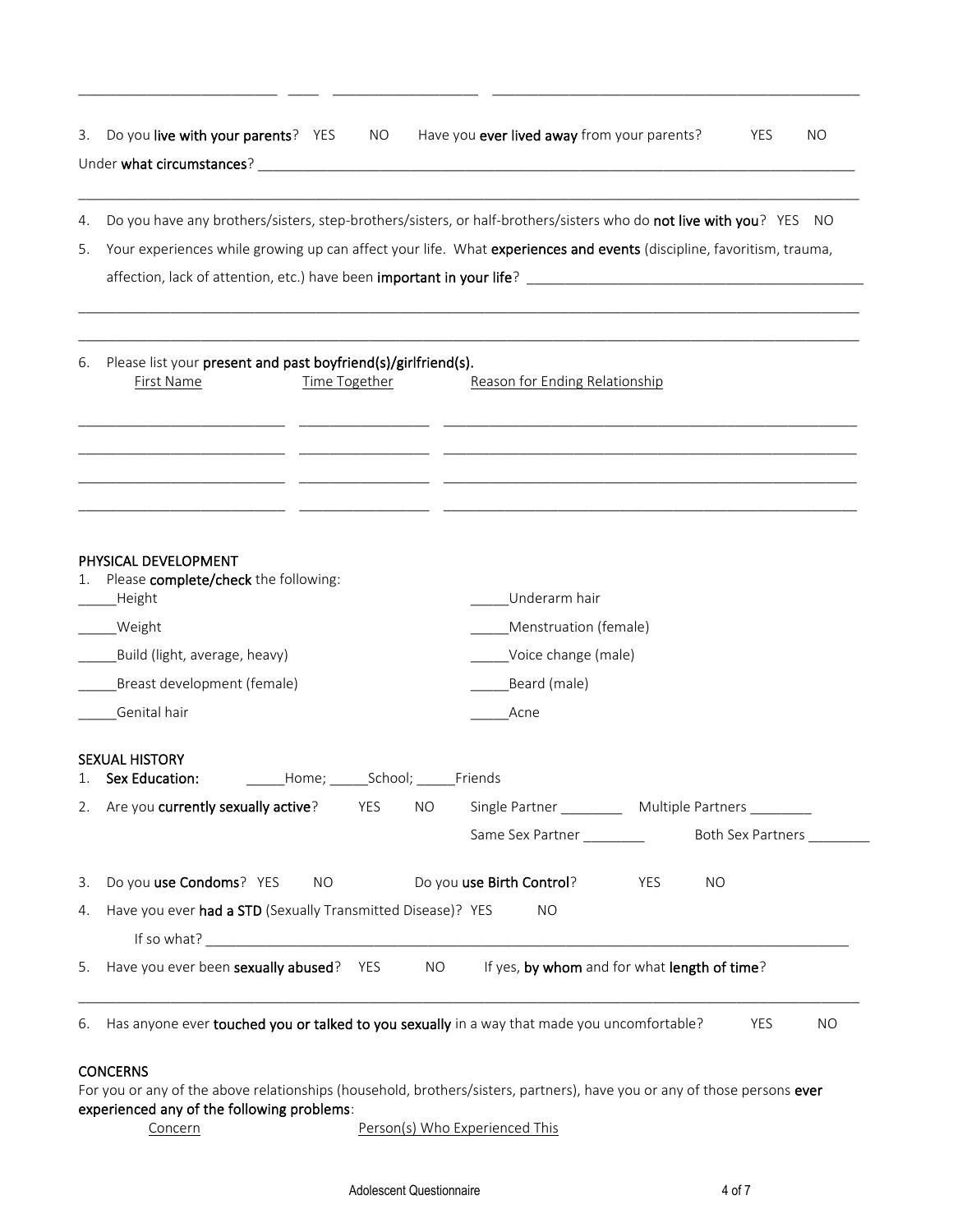| Mental Illness              |  |
|-----------------------------|--|
| Depression                  |  |
| Neglect                     |  |
| Sexual Dysfunction          |  |
| <b>Financial Difficulty</b> |  |
| <b>Emotional Abuse</b>      |  |
| Physical Abuse              |  |
| Sexual Abuse                |  |
| Alcohol Abuse               |  |
| Drug Abuse                  |  |
| Other:                      |  |

## POSSIBLE ISSUES

| <b>SUBSTANCE ABUSE</b> |  |  |  | _Do you use drugs? Regularly? Occasionally? How does your usage affect your life? |
|------------------------|--|--|--|-----------------------------------------------------------------------------------|
|------------------------|--|--|--|-----------------------------------------------------------------------------------|

### What drugs have you taken:

| Depressants: Alcohol, Tranguilizers, Sleeping Pills, Inhalents |                                |
|----------------------------------------------------------------|--------------------------------|
| Stimulants: Cocaine, Crack, Crank, Speed, Diet Pills           |                                |
| Stimulants: Caffeine, Nicotine                                 |                                |
| Narcotics: Heroin, Codeine, Morphine                           |                                |
| Hallucinogens: LSD/Acid, PCP, Peyote, Shrooms                  |                                |
| Cannabis: Marijuana                                            |                                |
| Other:                                                         |                                |
| When did you <b>first use</b> ?                                | When did you <b>last use</b> ? |

 $\_$  , and the set of the set of the set of the set of the set of the set of the set of the set of the set of the set of the set of the set of the set of the set of the set of the set of the set of the set of the set of th  $\_$  , and the set of the set of the set of the set of the set of the set of the set of the set of the set of the set of the set of the set of the set of the set of the set of the set of the set of the set of the set of th

#### SUICIDE/HOMICIDE

| Have you ever had or do you have? Check all that apply. | Past | Now |
|---------------------------------------------------------|------|-----|
| Thoughts of hurting yourself?                           |      |     |
| Thoughts of committing suicide?                         |      |     |
| Plans to commit suicide?                                |      |     |
| Attempts to commit suicide?                             |      |     |
| Threats to commit suicide?                              |      |     |
| Thoughts of harming someone?                            |      |     |
| Plans to harm someone?                                  |      |     |
| Attempts to harm someone?                               |      |     |
| Threats to harm someone?                                |      |     |
| Actually harmed someone?                                |      |     |

#### **DEPRESSION**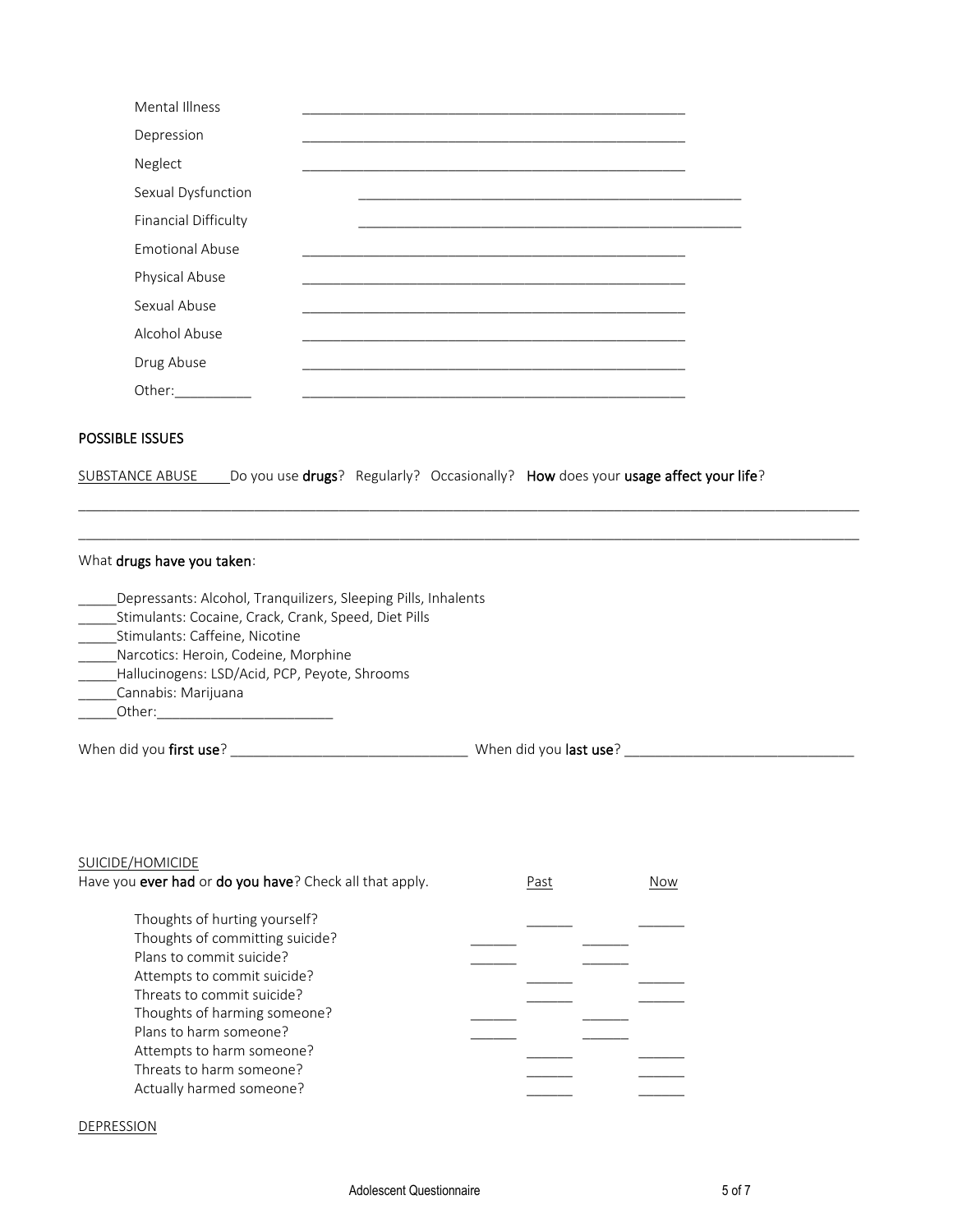| Have you ever or do you now have? Check all that apply. | Past | Now |
|---------------------------------------------------------|------|-----|
|---------------------------------------------------------|------|-----|

| Inability to sleep or sleeping longer?       |  |
|----------------------------------------------|--|
| Increased or decreased appetite?             |  |
| Tearfulness or feelings of despair?          |  |
| Lack of energy or feelings of fatigue?       |  |
| Preoccupation with life events?              |  |
| Decreased contact with others?               |  |
| Feelings of depression?                      |  |
| Decreased interest in pleasurable activities |  |
|                                              |  |

 $\_$  , and the set of the set of the set of the set of the set of the set of the set of the set of the set of the set of the set of the set of the set of the set of the set of the set of the set of the set of the set of th

 $\_$  ,  $\_$  ,  $\_$  ,  $\_$  ,  $\_$  ,  $\_$  ,  $\_$  ,  $\_$  ,  $\_$  ,  $\_$  ,  $\_$  ,  $\_$  ,  $\_$  ,  $\_$  ,  $\_$  ,  $\_$  ,  $\_$  ,  $\_$  ,  $\_$  ,  $\_$  ,  $\_$  ,  $\_$  ,  $\_$  ,  $\_$  ,  $\_$  ,  $\_$  ,  $\_$  ,  $\_$  ,  $\_$  ,  $\_$  ,  $\_$  ,  $\_$  ,  $\_$  ,  $\_$  ,  $\_$  ,  $\_$  ,  $\_$  ,

 $\_$  ,  $\_$  ,  $\_$  ,  $\_$  ,  $\_$  ,  $\_$  ,  $\_$  ,  $\_$  ,  $\_$  ,  $\_$  ,  $\_$  ,  $\_$  ,  $\_$  ,  $\_$  ,  $\_$  ,  $\_$  ,  $\_$  ,  $\_$  ,  $\_$  ,  $\_$  ,  $\_$  ,  $\_$  ,  $\_$  ,  $\_$  ,  $\_$  ,  $\_$  ,  $\_$  ,  $\_$  ,  $\_$  ,  $\_$  ,  $\_$  ,  $\_$  ,  $\_$  ,  $\_$  ,  $\_$  ,  $\_$  ,  $\_$  ,

 $\_$  , and the set of the set of the set of the set of the set of the set of the set of the set of the set of the set of the set of the set of the set of the set of the set of the set of the set of the set of the set of th

 $\_$  ,  $\_$  ,  $\_$  ,  $\_$  ,  $\_$  ,  $\_$  ,  $\_$  ,  $\_$  ,  $\_$  ,  $\_$  ,  $\_$  ,  $\_$  ,  $\_$  ,  $\_$  ,  $\_$  ,  $\_$  ,  $\_$  ,  $\_$  ,  $\_$  ,  $\_$  ,  $\_$  ,  $\_$  ,  $\_$  ,  $\_$  ,  $\_$  ,  $\_$  ,  $\_$  ,  $\_$  ,  $\_$  ,  $\_$  ,  $\_$  ,  $\_$  ,  $\_$  ,  $\_$  ,  $\_$  ,  $\_$  ,  $\_$  ,

 $\_$  , and the set of the set of the set of the set of the set of the set of the set of the set of the set of the set of the set of the set of the set of the set of the set of the set of the set of the set of the set of th

# Is there anything else that may be helpful for your counselor to know that we have not asked?

| Child Checklist of Characteristics |
|------------------------------------|
|------------------------------------|

| Please check all that apply.           |
|----------------------------------------|
| Accident prone                         |
| Affectionate                           |
| Aggressive                             |
| Argues, "talks back," smart-alecky,    |
| defiant                                |
| Assaults                               |
| Bathroom language                      |
| Bigoted                                |
| Bossy to others                        |
| <b>Breaks rules</b>                    |
| Breaks the law                         |
| <b>Bullied by others</b>               |
| Bullies/ intimidates, teases, inflicts |
| pain on others                         |
| Cheats                                 |
| Clowns around                          |
| Competition                            |
| Complains                              |
| Complains of feeling sick              |
| Compliant                              |
| Concern for others                     |
| Conflicts at school                    |
| Conflicts at home with parents over    |
| rule breaking, money, chores, choices  |
| Conflicts with friends                 |
| Conflicts with police                  |
| Cries easily, feelings are easily hurt |
| Cruel to animals                       |
| Dares others                           |
| Dawdles, procrastinates, wastes time   |
| Daydreams                              |
| Defiant                                |

| Dependent, immature                       |
|-------------------------------------------|
| Destructive                               |
| Developmental delays                      |
| Difficulties with parent's                |
| paramour/new marriage                     |
| Disobedient, uncooperative, refuses,      |
| noncompliant                              |
| Disrupts family activities                |
| Distractible, inattentive, poor           |
| concentration, daydreams                  |
| Dropping out of school                    |
| Drug or alcohol use                       |
| Drug sales                                |
| Eating issues, poor manners,              |
| over/under eats, refuses                  |
| Exercise problems                         |
| Extracurricular activities interfere with |
| academics                                 |
| Failure in school                         |
| Fantasy life                              |
| Fearful                                   |
| Feelings are easily hurt                  |
| Fidgety                                   |
| Fighting, hitting, violent, aggressive,   |
| hostile, threatens                        |
| Finger sucking                            |
| Fire starting                             |
| Fire setting                              |
| Friendly, outgoing, social                |
| Hair chewing, pulling                     |
| Head banging                              |
| Hitting                                   |
| Hostile                                   |
| Hyperactive                               |
| Hypochondriac, always complains of        |
| feeling sick                              |
| Imaginary playmates, fantasy              |

| Immature, "clowns around," has only     |
|-----------------------------------------|
| younger playmates                       |
| Inappropriate sexual behaviors          |
| Inattentive                             |
| Independent                             |
| Inflicts pain on others                 |
| Insults others                          |
| Interrupts, talks out, yells            |
| Intimidated by others                   |
| Intimidates others                      |
| Intolerant                              |
| Irritability                            |
| Isolates                                |
| Lacks organization, unprepared          |
| Lacks respect for authority, insults,   |
| dares, provokes                         |
| Learning disability                     |
| Legal difficulties, truancy, loitering, |
| vandalism, drinking                     |
| Lethargic                               |
| Likes to be alone, withdraws, isolates  |
| Loitering                               |
| Loss of friends                         |
| Low-frustration tolerance, irritability |
| Lying                                   |
| Manipulates                             |
| Masturbation                            |
| Mental retardation                      |
| Moody                                   |
| Mute - refuses to speak                 |
| Nail biting                             |
| Name calling                            |
| Needs high supervision at home over     |
| play/chores/schedule                    |
| Negativism                              |
| Nervous                                 |
| New school                              |